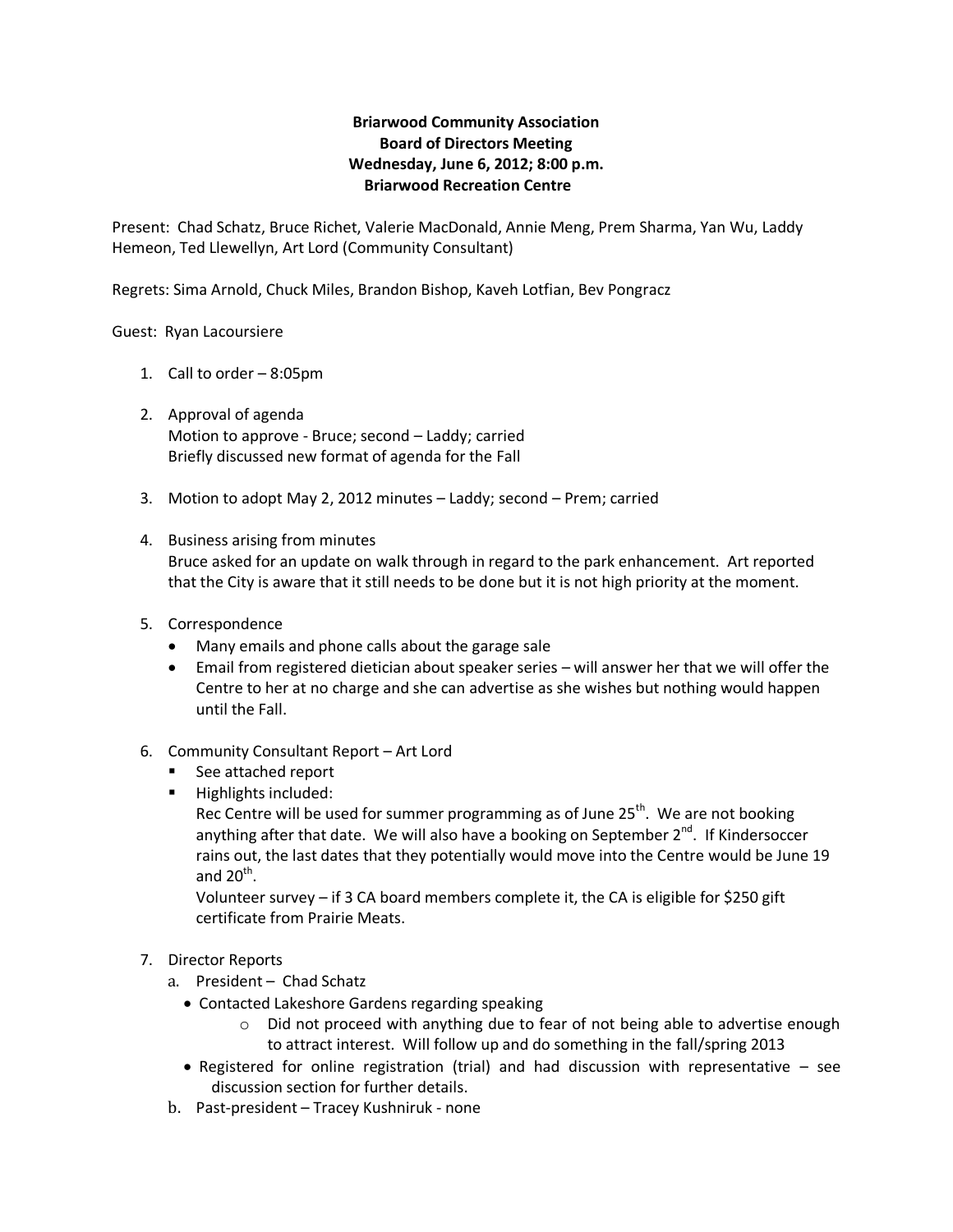- c. Vice-president vacant
- d. Treasurer Ted Llewellyn
	- Present balance is about \$33,000
	- Ted found out we were being charged for deposits spoke with manager and had it reversed.
- e. Indoor Program Coordinator Sima Arnold
	- Submitted indoor programs being offered to the Leisure Guide.
	- Contacted instructors to see their availability to teach the classes being offered
	- Registration night for Indoor Fall Program is set for Thursday, Sept 6, 2012 at 7-8:30pm at the Briarwood Rec Centre
- **f.** Team Sports Coordinator Laddy Hemeon (via email)
	- $\bullet$  Motion to purchase medals for all soccer participants at the cost \$1200 Laddy; Prem second; carried.
	- Final numbers for Blastball, Kindersoccer, Soccer and Football. Blastball (2 teams) – 20 participants
		- Kindersoccer 57 participants
		- U6 Soccer 58 participants
		- U8 Soccer 64 participants
		- U10 Soccer 50 participants
		- Football 20 participants
	- All of the sports have started up.
- g. Communications Coordinator Yan Wu
	- Put ads in Star Phoenix and Kijiji for Garage Sale
	- Received bus route info from Art for future use in newsletter
	- Would like more direction from the Board in regard to the Newsletter and role as communications director.
	- Newsletter first draft July  $15^{th}$ , need to have it ready for printing August  $14^{th}$  and delivered weekend of August 18/19.
- h. Civics Coordinator Bruce Richet
	- Met with a potential sponsor of the "Movie in the Park" event and they rejected sponsorship
	- In process of reviewing the refurbishing of the entrance monument plaques.
	- Plan for next months: investigate the benefit of acquiring and adapting C of Stn bleachers for park, assist with the organization and execution of the Community BBQ event, invite C of Stn Police Services to next meeting for introductions and update, investigate the option of permanent electrical connection for Christmas lighting near the community entrances, contact with C of Stn for planting enhancement at the sites, interact with C of Stn Planning RE: East Sector "Highway Corridor" redevelopment conceptual options for development
- i. Parks Coordinator vacant
- j. Volunteer/Membership Coordinator vacant
- k. Rink Coordinator Chuck Miles none
- l. Recreation Centre Chad Schatz (acting)
	- 3 rentals for month of May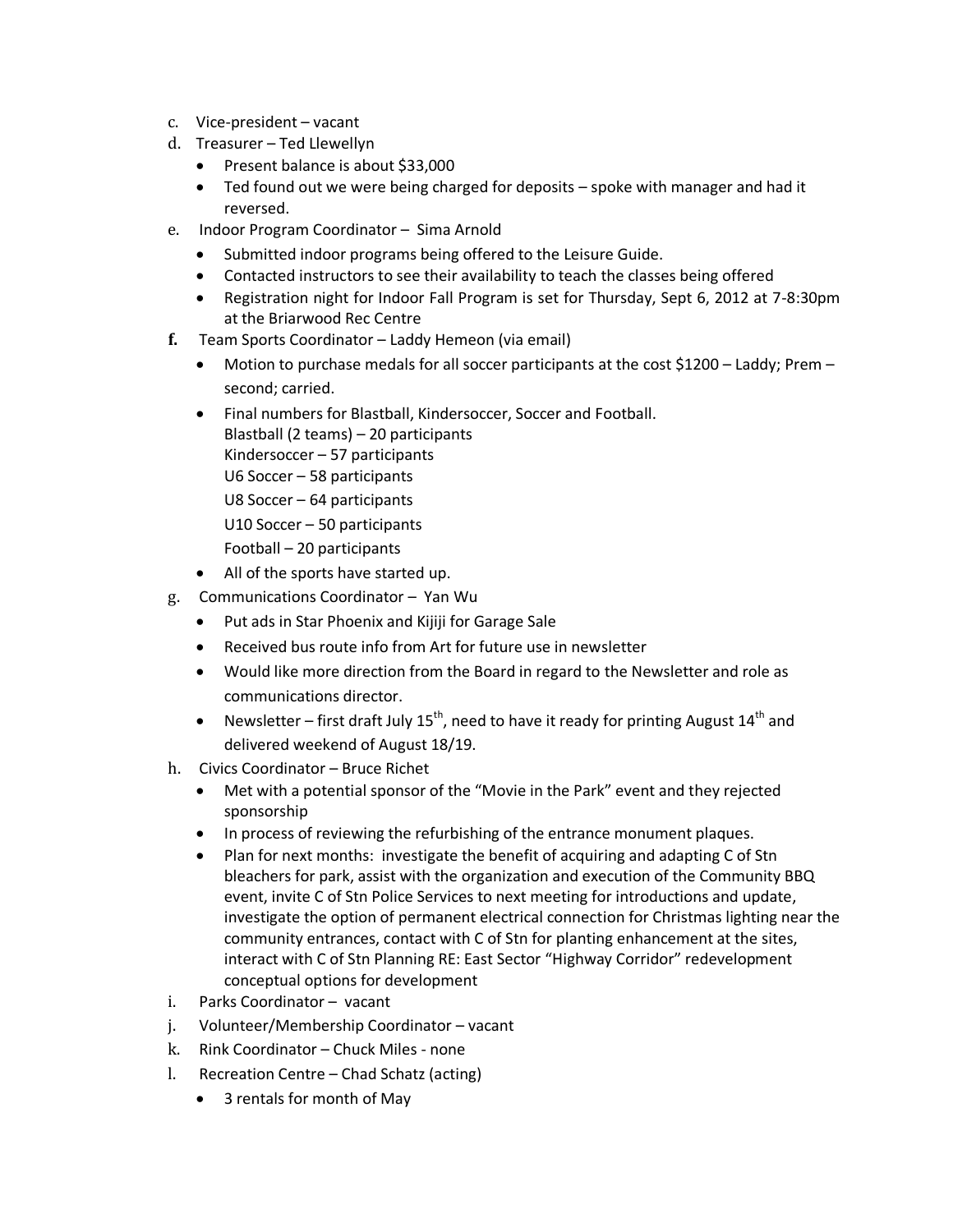- 1 rental booked for September 2
- m. Social Bev Pongracz None
- n. Director-at-large Prem Sharma no report but will be able to volunteer for more activities in the fall.
- o. Director-at-large Brandon Bishop None
- p. Director-at-large Kaveh Lotfian None
- q. Director-at-large (Communications co-ordinator) Annie Meng
	- Helped to finalize BCA web project.
	- Ensured the web cost does include the hosting fee from now to the end of April, 2013.
	- Tested the BCA's general email account with the new BCA web
	- Discussed with Blacksun Inc about online registration
	- Paid \$1000 to BlackSun as the remaining 50% of the total cost.
	- Kept the new web site up to date
	- Plan to get more people trained for updating contents to the new web, Yan and Prem are very helpful to work on BCA web update.

## **Action:** ask web designer about hosting email domain

8. Old Business

Website update – looks great, most glitches have been fixed

- Emails see action above
- Phone numbers online agreed that we would NOT post phone numbers or addresses online or in the newsletter

Sponsorship for Activities in the Park – no sponsor available

- 9. New Business
- 10. Discussion
	- a. Fall BBQ organization
		- Need to strike sub-committee to plan BBQ
		- **Action:** Val will submit application for Park reservation for September and will talk to Bev about starting the sub committee.
	- b. Online programming decision
		- Same hosted service as recommended by Lakeview CA
		- Approximate costs are between \$2-3/registration
			- $\circ$  Still can accept payment by cheque (website could go live within 2-3 days!)
			- o If credit payment is desired, we need to setup a merchant account
		- No contract required, can stop whenever, service appears to be great
		- Test site developed, more content coming yet.

**Motion:** To add online registration – Chad; second – Bruce; carried Ted will look into merchant banking and Annie will ask web designer about the link

- c. Free programming offered by City of Saskatoon tabled to next meeting
- d. Upcoming events
	- Movie in the Park consider moving to September
- e. Newsletter fee structure for advertisting required. The board agrees that it's a good idea to have advertising in the newsletter again but need a person to be responsible for